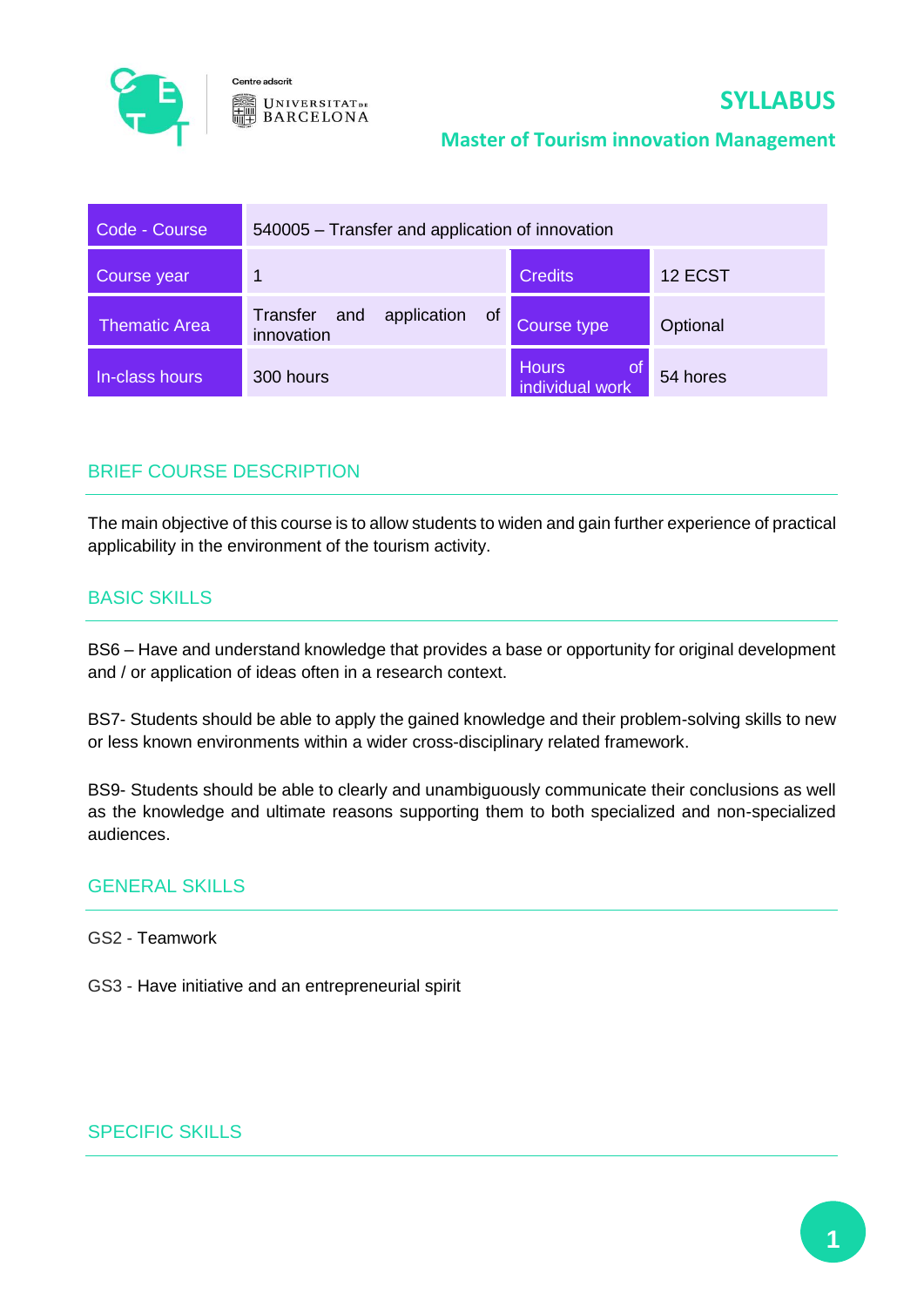

**Master of Tourism innovation Management**

SS3 – Develop and apply innovative methods and instruments of territorial planning, tourism destination management and tourism spaces management.

SS6 – Analyze and evaluate the tourism potential of cultural, food and territorial resources when designing innovative products, services and projects.

SS7 – Plan and develop sales and communication strategies and actions for tourism projects.

SS9 – Identify and develop innovative culinary applications.

**UNIVERSITATDE BARCELONA** 

SS10 – Develop new restaurant offers.

SS11 – Analyze and apply information and communication technologies in the different fields within the tourism industry.

### ACADEMIC CONTENT

The practicum is articulated around four core areas:

- Building a professional identity.
- Specific duties performed by the tourism business manager.
- Specific skills for the tourism business manager.
- Innovation in tourism business management.

These contents are defined with respect to the reality of the hands-on training company the student has been assigned to. Together with the collaborative education agreement, an individualized program is attached, with specifications on the tasks and duties to be performed by the student.

### LEARNING METHODOLOGY

The learning strategies for this subject focus on the placement of students in a professional real environment where they have the opportunity to practice an array of activities and responsibilities related to the workplace and the tourism organization where students will do their internship. In this real context the trainees will be able to develop both transversal and specific competencies and apply them in real, non-simulated situations.

The internship tutor guides, corrects and assists them to develop the agreed internship program. The relationships established between the trainee and the rest of professionals in the hands-on training company allow the student to develop teamwork competencies, to stimulate their initiative and put into practice the skills specific to the professional profile.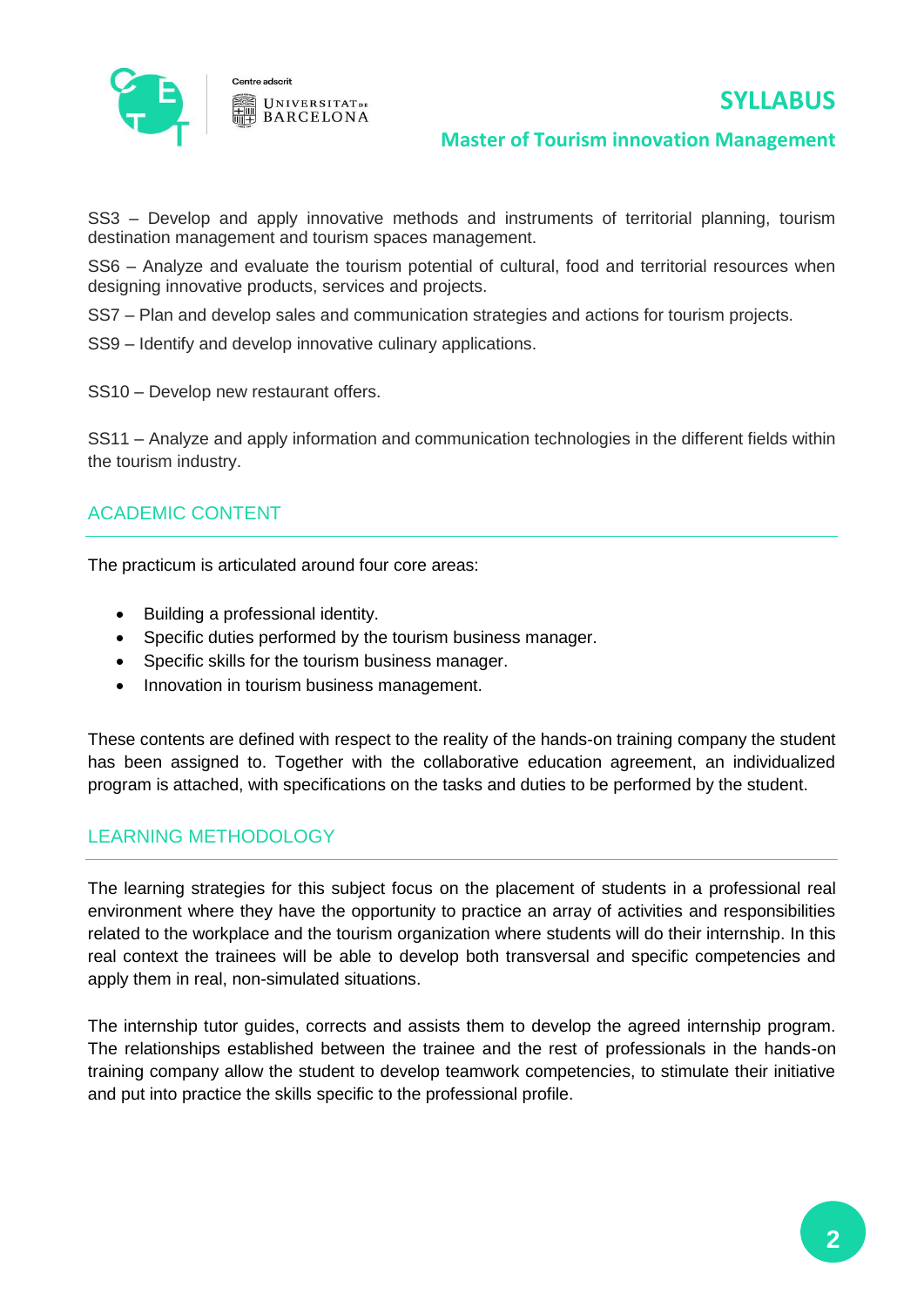

#### Centre adscrit **UNIVERSITATDE BARCELONA**

# **SYLLABUS**

### **Master of Tourism innovation Management**

The course features an associated training program with the tasks, competencies and learning outcomes students have to achieve at the end of the internship; students evaluate their own experience at the company and the company evaluates the trainees' performance. The university is responsible –through the E3 tutor- for ensuring the monitoring and final evaluation of students' internship.

# ASSESSMENT SYSTEM

The evaluation process determines the degree of a student's achieved learning with regards to the specific competencies of the course in hand. Given the particular nature of this course, students can only opt for the continuous assessment.

This assessment system consists of the evaluation of the teaching-learning process focusing on the continuous monitoring of the student's performance and the acquisition of the learning objectives along the course and based on the evaluation done by the company tutor at the end of the practicum period.

### **Review and Reassessment of the Course**

In certain cases, if a student fails to achieve the learning objectives of the course, they have the right to the process of reassessment, which offers a second opportunity to prove their achieved competencies.

# **REFERENCES**

Do Céu, M. y Rodríguez, M.L. (2010). La gestión personal de la carrera y el papel de la orientación profesional. Teoría, práctica y aportaciones empíricas. *Revista Española de Orientación y Psicopedagogía*, 21, 335-345.

Figuera, P. (Coord.) (2013). *Orientación profesional y transiciones en el mundo global: Innovaciones en orientación sistémica*. Barcelona: Laertes.

[González Maura, V.](http://cataleg.ub.edu/search~S1*cat?/aGonz%7bu00E1%7dlez+Maura%2C+Viviana/agonzalez+maura+viviana/-3,-1,0,B/browse) (2004). La Orientación profesional y currículum universitario: una estrategia educativa para el desarrollo profesional y responsable / Viviana González Maura. Barcelona: Laertes. ISBN: 978-84-7584-522-7.